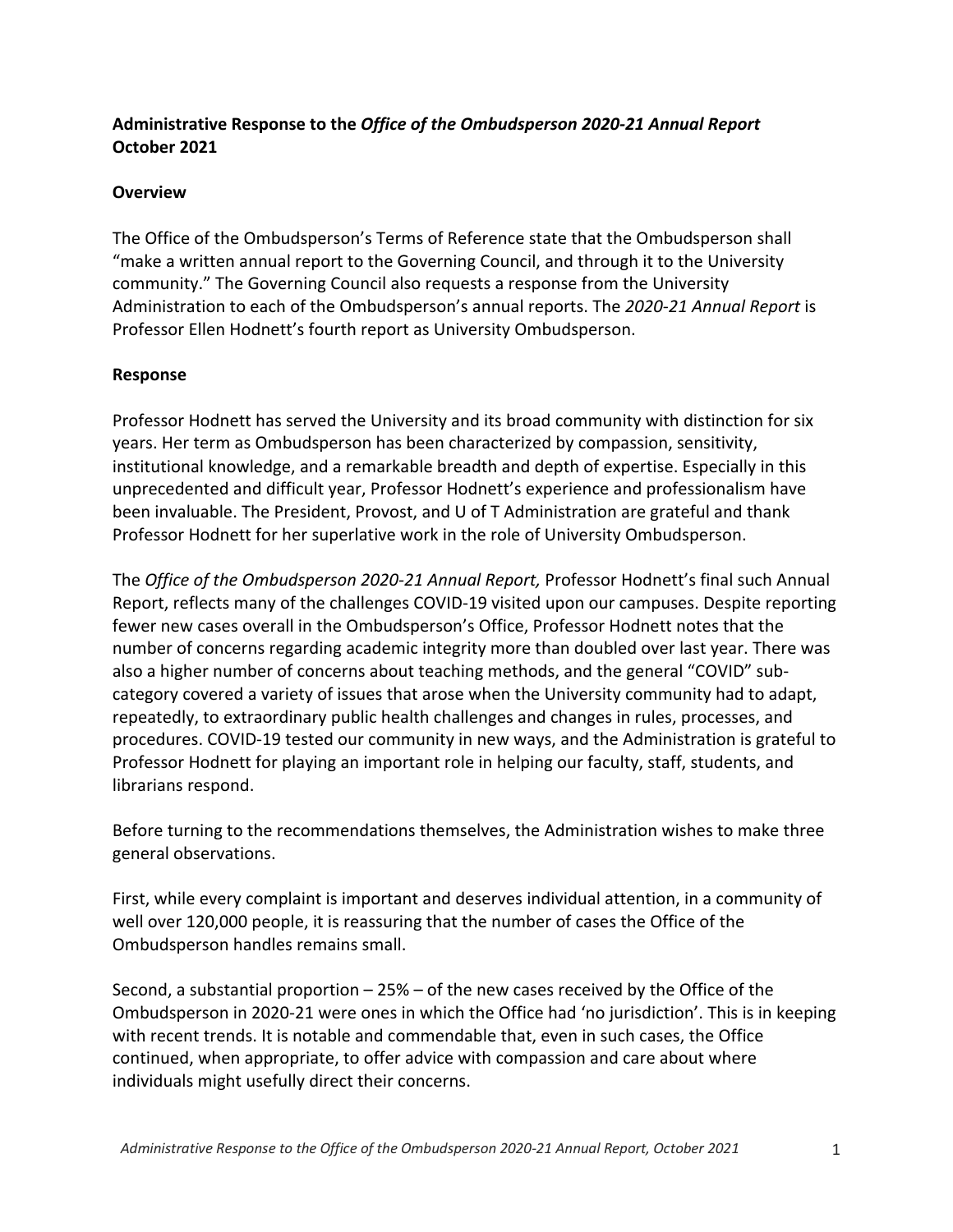Third, Professor Hodnett observes, with typical perspicacity, that the number of complaints about postings on social media continues to rise. While these complaints are beyond the jurisdiction of the Office, it is a trend the Administration has noted in other areas as well and continues to consider.

The specific recommendations advanced in the *Office of the Ombudsperson 2020-21 Annual Report* are noted below together with the Administration's responses.

**Recommendation 1:** *Consider developing mechanisms to facilitate informal support networks for PMs. While some PMs in large academic units may already have such networks, those in smaller units may benefit from help in connecting them with others in similar positions, both inside the University community and through involvement in professional associations external to the University.*

The Administration accepts this recommendation. The Centre for Learning, Leadership & Culture (LLC) concurs with the need to build better connections—both organic and formal among PM employees at all levels and across the organization. This group of employees comprises the University's most senior administrators, who, while having informal tables and committees organized around work and functions, require better connection with each other overall. The pandemic has exacerbated the sense of professional disconnection, particularly in smaller Faculties and Departments, which have fewer peer-level colleagues.

Communities of Practice (CoP) are effective networks to foster community and enhance information-sharing among for these employees. The LLC recognizes that creating CoPs requires considerable effort on the part of the employees. To assist this work, the LLC has developed resources with best practices and guidelines for launching and sustaining CoPs. To date, the LLC has already supported the creation of a number of CoPs and will continue to facilitate and encourage these important networks.

The Administration also wishes to note the success of recent efforts to build community through affinity groups such as Conversations & Connections and Queer University of Toronto Employees (QUTE). While these groups are not restricted to PMs, they represent an important venue for PM staff to connect based on identities and interest. They have been successful and are growing in number and scope.

**Recommendation 2:** *Consider an enhanced communication strategy, aimed at informing PMs about and encouraging them to take advantage of the many learning opportunities that are or soon will be available. In particular, priority could be given to publicizing the Manager's Academy, which is aimed at new managers, and the many aspects of effectively building and leading a team.*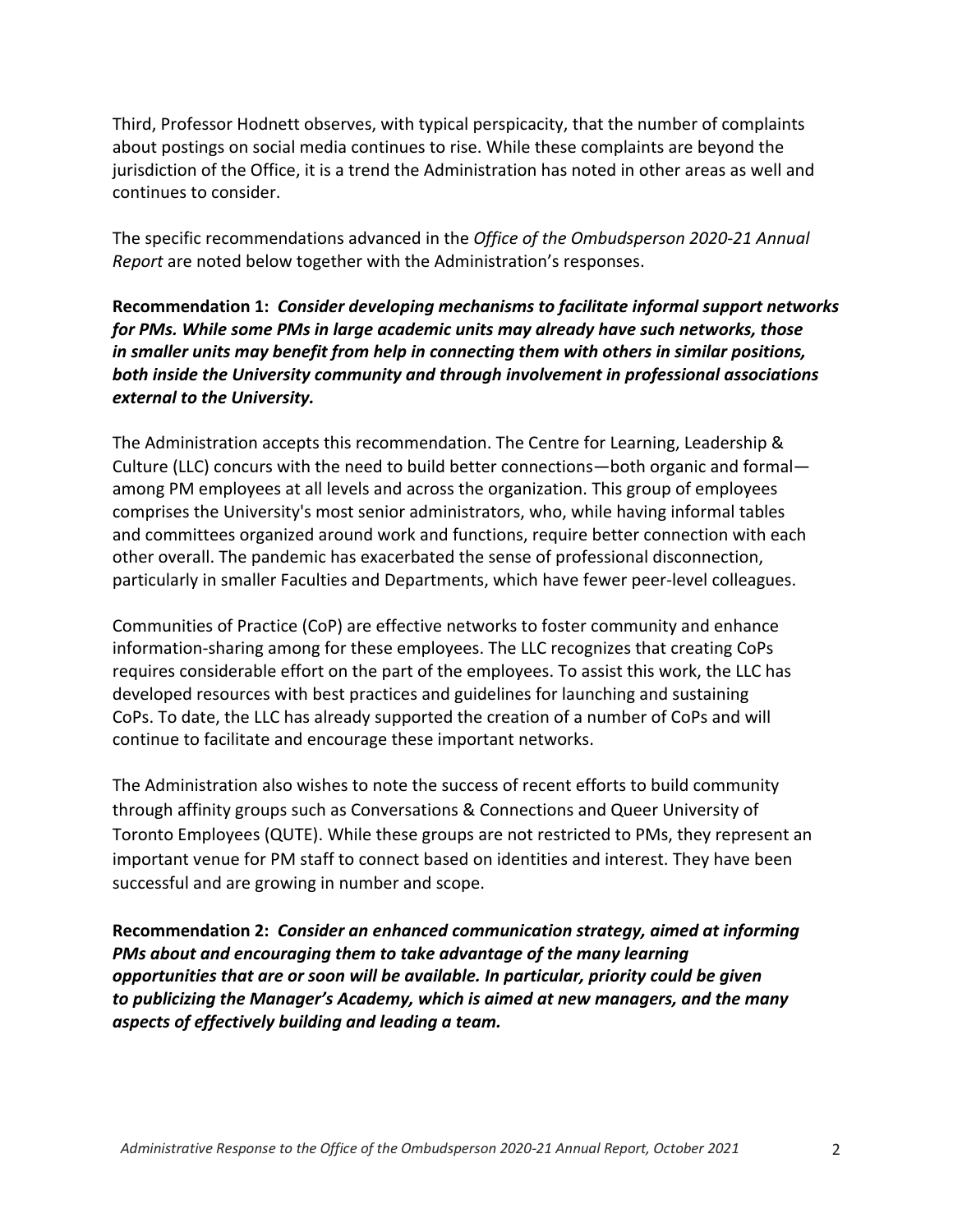The Administration agrees with the importance of effective and clear internal communications strategies and the need to communicate better the array of professional learning offerings that are available, including the Manager's Academy. To that end, the LLC:

- has created a website to act as a single destination for all LLC offerings (https://ulearn.utoronto.ca/). This site also highlights upcoming courses and links to the University's Learning Management System (LMS), the platform for staff learning at U of T;
- sends out a bi-monthly newsletter to all appointed staff highlighting learning offerings from across the Division of People Strategy, Equity & Culture (PSEC);
- reaches out to all new managers directly via email to advise them of upcoming dates and encourage registration; and
- is currently developing a people leadership program which will build on the Manager's Academy to ensure that new and existing managers alike will be able to expand their skills in all areas of leading people.

Through the people leadership program, the LLC will foster a culture of development planning among leaders that is built on the common understanding that employee development is a responsibility shared by employees and their managers.

The institutional Equity Office is also developing a digital Equity Hub (to be launched before the end of 2021) to provide a centralized space to share inclusive resources, training opportunities, toolkits, and guides for the tri-campus community. Its News section will highlight new or upcoming equity initiatives at the University as well. The Equity Hub aims to build awareness and capacity in the U of T community, and to promote an inclusive learning and working environment at U of T.

**Recommendation 3:** *I encourage the University to examine its policies and practices in regard to uncivil conduct and harassment, with an eye towards a) encouraging disclosure of problems, b) improving the clarity of the policies and guidelines, c) increasing the transparency of the processes, and d) enhancing the quality and alacrity of responses to complaints. A critical examination of how these complex problems have been handled across academic units and across constituencies (students, staff, and faculty), could lead to recommendations with wide-ranging benefits for the University community.*

The Administration accepts the recommendations regarding policies and practices related to uncivil conduct and harassment. These recommendations align with those made by the Anti-Black Racism Task Force and are consistent with feedback received from both complainants and respondents to the various processes. These processes can be lengthy, are sensitive, and require a high degree of confidentiality. The Administration agrees that it is important to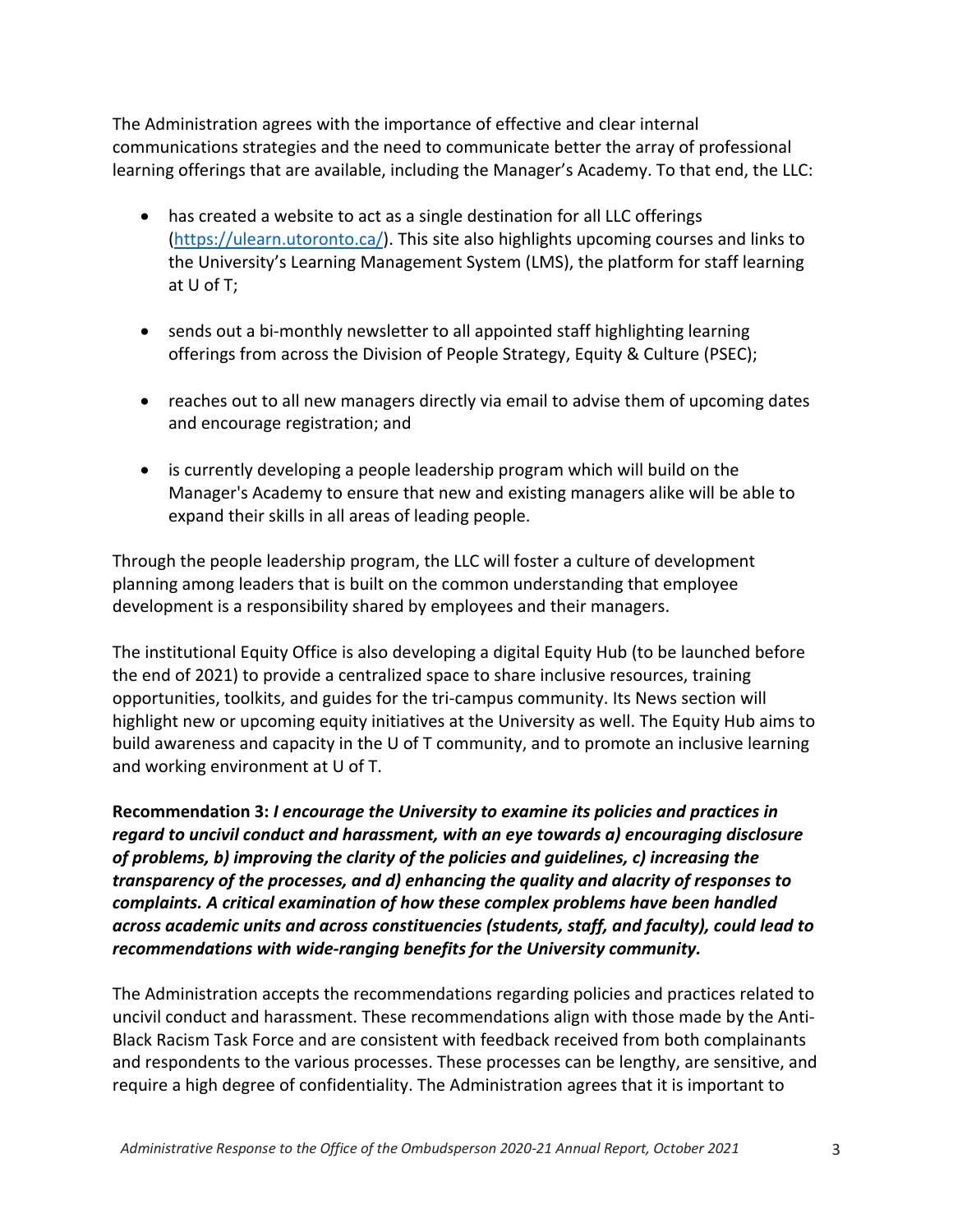increase understanding of, access to, and transparency around the complaint resolution process.

To that end, the Division of People Strategy, Equity & Culture (PSEC) has:

- established a dedicated and prominent link on its website (https://people.utoronto.ca/) for those seeking support in bringing forward complaints;
- issued a memo to all employees (https://people.utoronto.ca/memos/supporting-aninclusive-and-welcoming-community/) on 8 September 2021 regarding the policy framework to support a workplace that is free from harassment and discrimination, and the process for raising a concern or complaint around civility or harassment. PSEC will reissue this memo regularly to raise awareness; and
- ensured that administrative support staff in divisional and tri-campus Human Resources offices and institutional support units such as the Office of Workplace Investigations will prioritize education to our community and offer dedicated supports for those who engage with our processes.

Lastly, as the Ombudsperson noted in her *Annual Report*, the Committee to Review the Office of the Ombudsperson issued a recommendation that:

On an annual basis, the administration report back progress against each recommendation made in the annual report of the Ombudsperson in a prior year that was adopted by the administration until such a time as implementation of the recommendation has been completed and reported as such.

A table attached as an Appendix to this *Response* lists the Ombudsperson's recommendations that were adopted by the Administration during Professor Hodnett's term, along with an implementation update for each one.

## **Concluding Observations**

The Administration is grateful to the Ombudsperson and her Office for their continuing service to the University of Toronto. As always, the Ombudsperson's *Annual Report* provides an opportunity to examine and address some of the complex and systemic issues at the University. At the same time, it should be emphasized, the Ombudsperson's *Annual Reports* represent only part of the process. The Administration benefits from a collegial and collaborative relationship with the Ombudsperson throughout the year. The Ombudsperson and her team never wait for the *Annual Report* to raise concerns with or advise – or seek advice from – the Administration regarding specific issues. The Office plays a vital role in the community, offering considered, compassionate, and responsive assistance to those who reach out to it, including the Administration itself.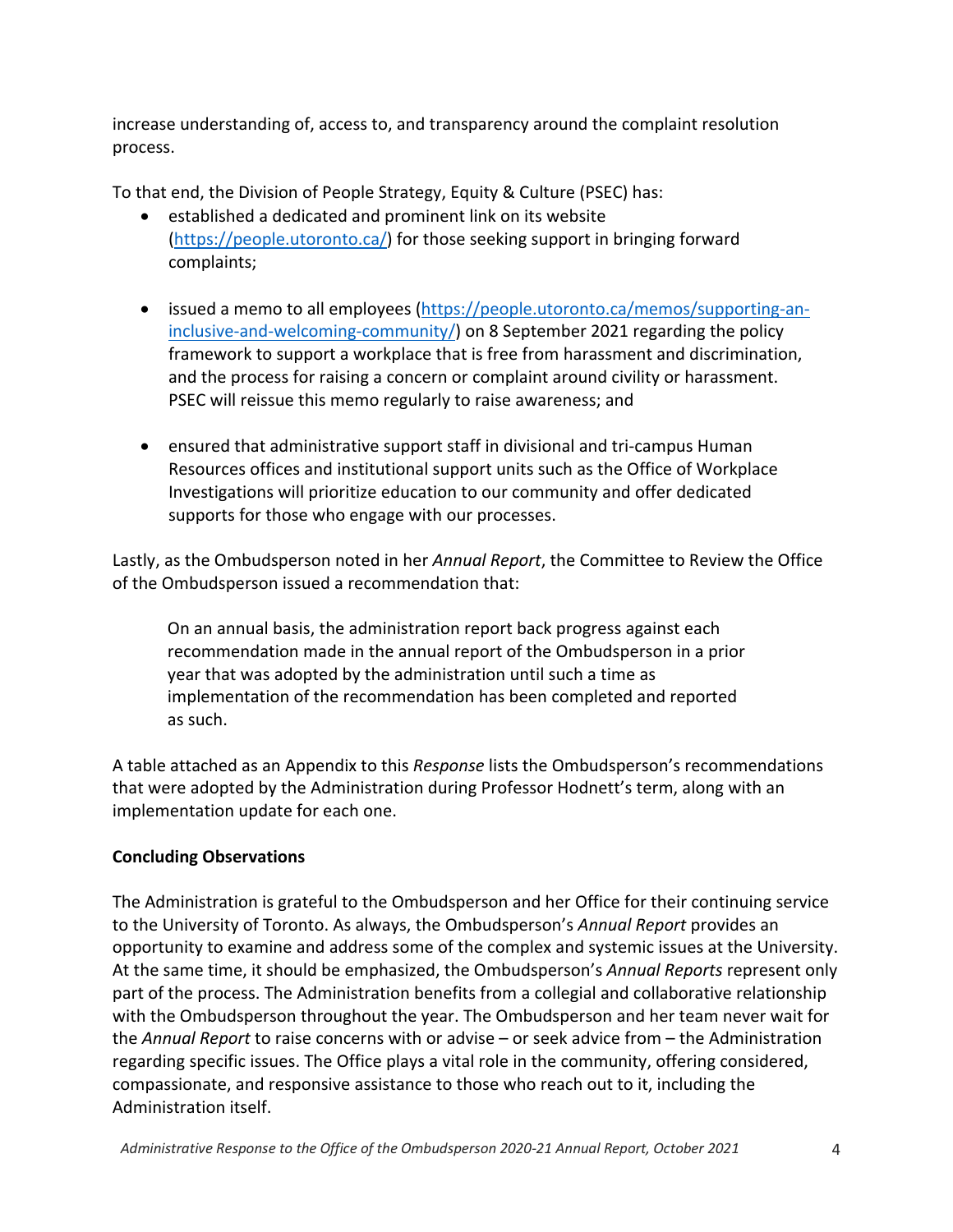The President and Provost thank the Ombudsperson and her staff for their work on this report and for their dedication to the University of Toronto community.

Finally, the entire Administration congratulates and thanks Professor Hodnett for a truly exemplary term as University Ombudsperson, and looks forward to working with the new Ombudsperson Professor Bruce Kidd in the years to come.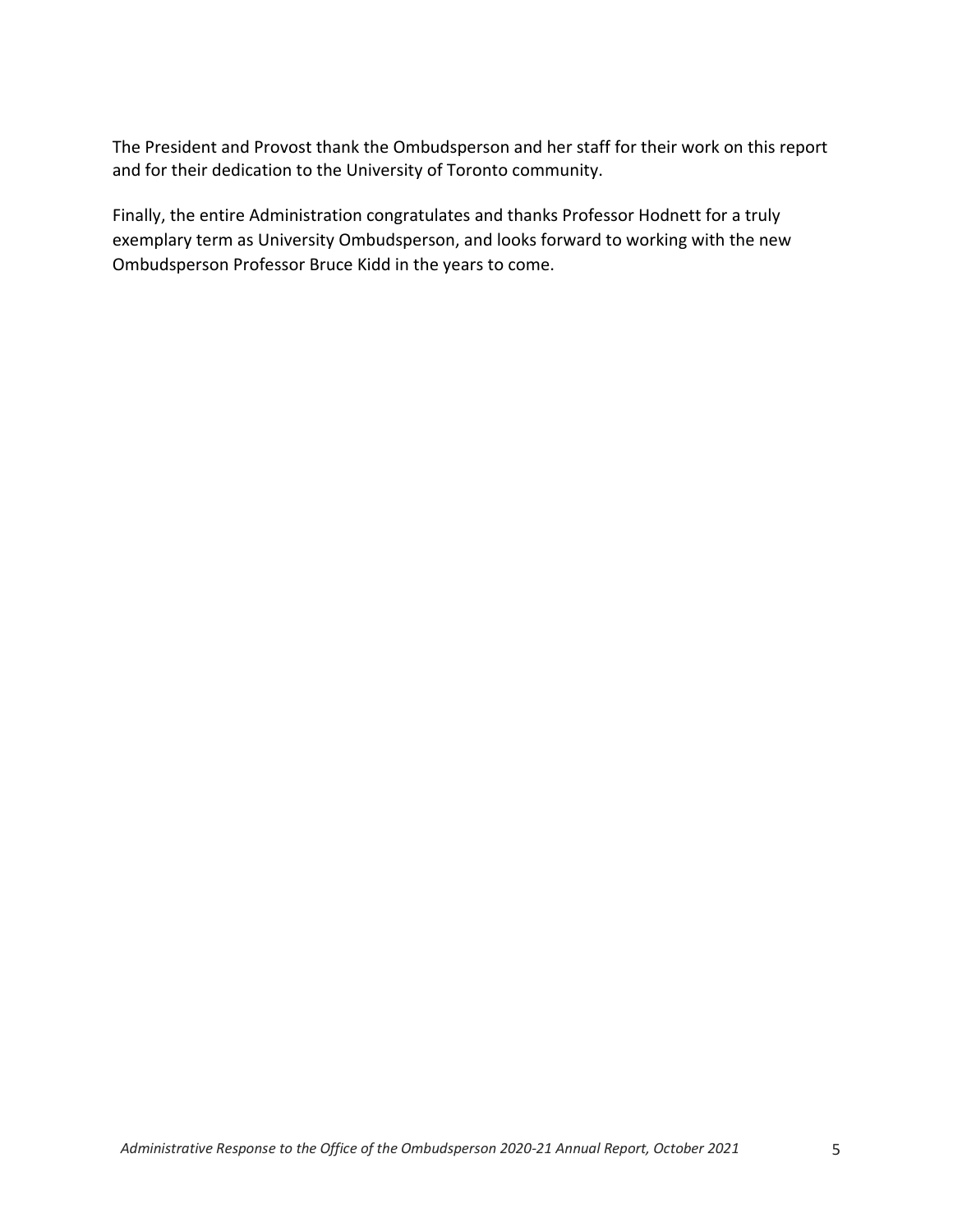# **Appendix – Ombudsperson's recommendations 2015-16 to 2019-20 and implementation status**

|    | <b>Original Recommendation</b>                                                                                                                                                                                                                                                                                                                                                                                                                             | <b>Update on implementation</b>                                                                                                                                                                                                                                                                                                                                                                                                                                                                                                                                                                                                                                                                                                                                                                                                                                                                                |
|----|------------------------------------------------------------------------------------------------------------------------------------------------------------------------------------------------------------------------------------------------------------------------------------------------------------------------------------------------------------------------------------------------------------------------------------------------------------|----------------------------------------------------------------------------------------------------------------------------------------------------------------------------------------------------------------------------------------------------------------------------------------------------------------------------------------------------------------------------------------------------------------------------------------------------------------------------------------------------------------------------------------------------------------------------------------------------------------------------------------------------------------------------------------------------------------------------------------------------------------------------------------------------------------------------------------------------------------------------------------------------------------|
|    | 2015-16                                                                                                                                                                                                                                                                                                                                                                                                                                                    |                                                                                                                                                                                                                                                                                                                                                                                                                                                                                                                                                                                                                                                                                                                                                                                                                                                                                                                |
|    | Develop and implement a multi-faceted, pedagogically<br>grounded plan to assist academic units in<br>accommodating student mental health needs,<br>especially in those programs that are structured in<br>cohort-based or lock step modes.                                                                                                                                                                                                                 | This recommendation was completed under the joint leadership of the Vice-Provost,<br>Academic Programs and the Vice-Provost, Students with the advice of a working<br>group from impacted Faculties. One outcome of the group's work was the creation<br>of materials to support accessibility for students in lockstep and<br>professional/practice-based programs. Accessibility Services has also established a<br>clinical coaching program using occupational therapists as coaches. Students from<br>any professional program that has a practicum placement may be referred for<br>coaching. In consultation with the AODA Office, the Faculty of Information sciences<br>hired an Educational Developer to assist with FIS faculty's understanding of UDL in<br>course design. Ongoing work will continue through implementation of the<br>recommendations of the Task Force on Student Mental Health. |
| 2. | Ensure consistency and accountability in the<br>application of relevant guidelines and regulations<br>across academic units. There were situations this year<br>in which other members of the University community<br>and the wider community were potentially at risk,<br>because of lax application of the Code of Student<br>Conduct and School of Graduate Studies policies on<br>leaves of absence and extensions of the length of time<br>to degree. | The School of Graduate Studies completed a project on time-to-completion, with<br>transparency of data a major goal in order to advance consistency across<br>departments and divisions. The Tri-Campus Review, and its Student Services pillar in<br>particular, also included this recommendation to ensure more consistency and<br>accountability across the three campuses. And the Office of Vice-Provost, Students<br>undertook minor but necessary changes to the Code of Student Conduct in this<br>regard.                                                                                                                                                                                                                                                                                                                                                                                            |
| 3. | Require a section on accessibility and accommodation<br>in all new program proposals submitted to the<br>Committee on Academic Policies and Programs of<br>Governing Council, as well as in the periodic reviews of<br>existing programs, and proposed changes to programs,<br>as part of UTQAP (University of Toronto's Quality<br>Assurance Process: There should be a description of<br>the potential or actual problems in accessibility and           | For UTQAP reviews, a prompt to external reviewers now asks about program<br>accessibility; for creation of new programs or modifications to existing programs, a<br>similar prompt asks about <i>universal design</i> , which aims to increase accessibility by<br>reducing barriers to learning. The Dean's administrative response to external<br>reviews must indicate how any concerns from reviewers will be addressed. Read<br>more about the UTQAP process.                                                                                                                                                                                                                                                                                                                                                                                                                                             |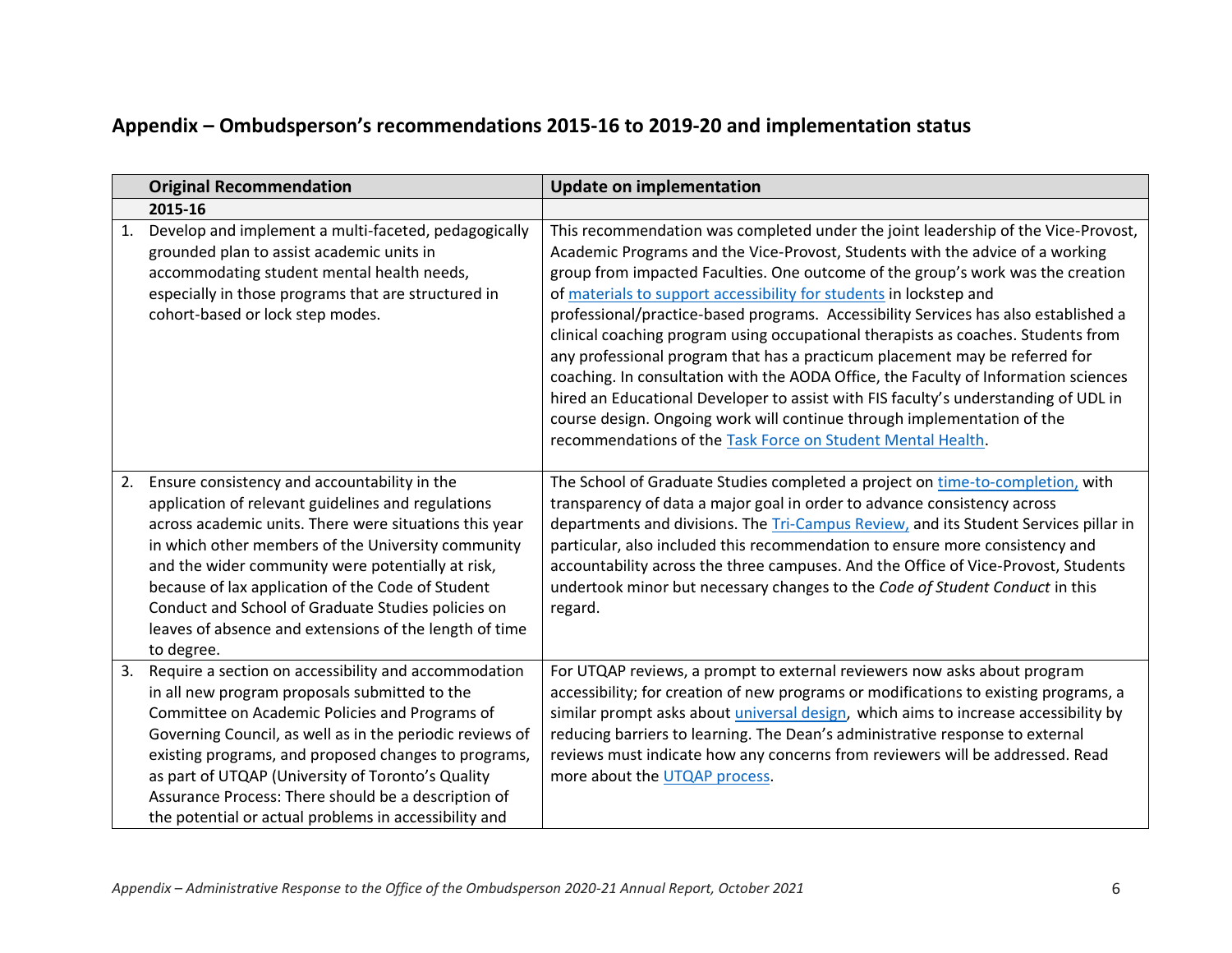|                            | how (and if) they have been or are being overcome.<br>The plan should require accountability. Programs that<br>lack sound pedagogical rationale for restricting |                                                                                        |
|----------------------------|-----------------------------------------------------------------------------------------------------------------------------------------------------------------|----------------------------------------------------------------------------------------|
|                            | accessibility and refusing recommended                                                                                                                          |                                                                                        |
|                            | accommodations should be given clear guidelines, and                                                                                                            |                                                                                        |
|                            | a timeline, for either providing the rationale or making                                                                                                        |                                                                                        |
|                            | necessary changes.                                                                                                                                              |                                                                                        |
| 4.                         | Develop guidelines and supports for professional                                                                                                                | The University Mandated Leave of Absence Policy (UMLAP) was created in 2018 in         |
|                            | programs who are dealing with students with mental                                                                                                              | response to this recommendation by the Ombudsperson. That policy is currently          |
|                            | health issues which create the potential for harm to                                                                                                            | undergoing periodic review.                                                            |
|                            | the wider community. When a student is in a                                                                                                                     |                                                                                        |
|                            | professional program which will prepare her/him to                                                                                                              |                                                                                        |
|                            | interact with vulnerable populations, there is a special                                                                                                        |                                                                                        |
|                            | ethical obligation to protect the public, both during                                                                                                           |                                                                                        |
|                            | clinical practica in the program, and after graduation.                                                                                                         |                                                                                        |
|                            | The guidelines should acknowledge the need to                                                                                                                   |                                                                                        |
|                            | balance the rights of the individual student with the                                                                                                           |                                                                                        |
|                            | need to protect the wider community.                                                                                                                            |                                                                                        |
| 5.                         | I request that our Office be provided with a brief                                                                                                              | A review of the process for interim measures and interim conditions (i.e., including   |
|                            | description of the process used in the decision to                                                                                                              | 'trespass orders') was undertaken by the Office of Safety and High-Risk within the     |
|                            | institute "no trespass" orders, and the general                                                                                                                 | portfolio of the Vice-President, People Strategy, Equity & Culture (PSEC). Since that  |
|                            | mechanism whereby such orders may be reviewed/                                                                                                                  | time, new processes and procedures have been in development. PSEC will share           |
|                            | appealed.                                                                                                                                                       | details of any updated process with the Office by the end of October 2021 at the       |
|                            |                                                                                                                                                                 | latest.                                                                                |
|                            | 2016-17                                                                                                                                                         |                                                                                        |
|                            | No new systemic issues were identified, and thus no                                                                                                             | N/A                                                                                    |
| recommendations were made. |                                                                                                                                                                 |                                                                                        |
|                            |                                                                                                                                                                 |                                                                                        |
|                            | 2017-18                                                                                                                                                         |                                                                                        |
| 1.                         | Investigating Serious Allegations Within an Academic                                                                                                            | The University's processes for responding to informal or formal complaints related     |
|                            | Unit. At present, students making serious allegations                                                                                                           | to civility, bullying, harassment, professional misconduct, etc. are currently under   |
|                            | (such as bullying, harassment, professional and/or                                                                                                              | review by the PSEC portfolio, with the goal of making the processes clearer to all     |
|                            | academic misconduct) about professors may be left                                                                                                               | parties. Interim measures during investigations take into account risks to all parties |
|                            | under the supervision of the professors, while an                                                                                                               | involved, and safety planning, administrative leaves, and academic measures are        |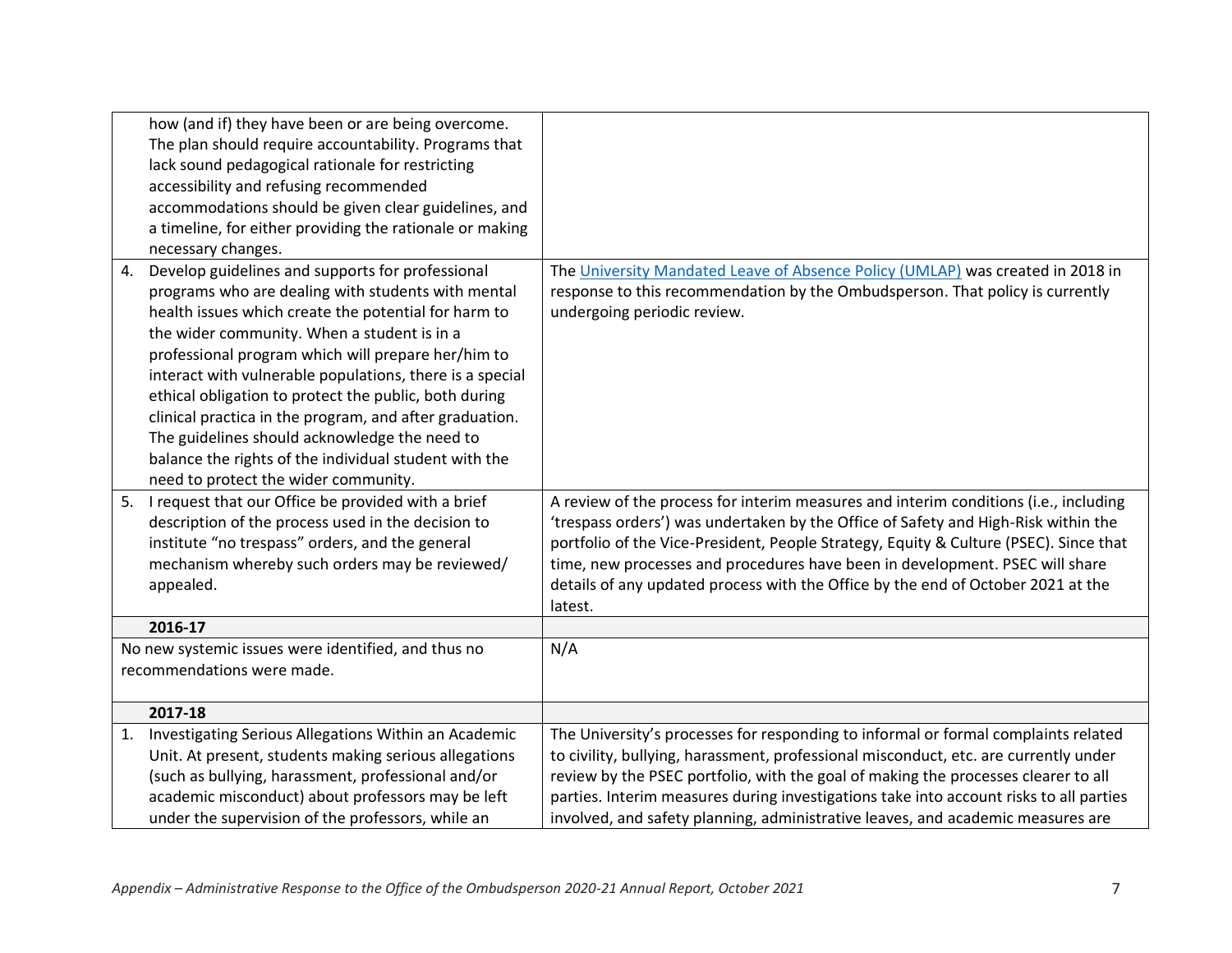|    | investigation (which can take many months) is            | some of the tools available to those conducting reviews. While all reasonable efforts     |
|----|----------------------------------------------------------|-------------------------------------------------------------------------------------------|
|    | undertaken. I recommend that the University              | are made to advance investigations as speedily as possible, the need to interview         |
|    | implement measures to protect the students from real     | individuals and provide complainants with time to prepare materials, among other          |
|    | or perceived threats while the investigation is under    | principles of fairness, can result in extended processes. Efforts are made to provide     |
|    | way. I am also concerned about the need for              | the Ombudsperson's Office with updates when asked or when there are                       |
|    | complaints of this nature to be responded to in an       | unanticipated delays.                                                                     |
|    | expeditious fashion, given the impact on all parties,    |                                                                                           |
|    | and students in particular. There may be ways to make    |                                                                                           |
|    | the process more efficient. When an investigation into   |                                                                                           |
|    | serious, complex issues is launched at the request of    |                                                                                           |
|    | the Ombudsperson, it would be helpful if s/he were       |                                                                                           |
|    | provided with the terms of reference given to the        |                                                                                           |
|    | investigator, as well as regular progress updates.       |                                                                                           |
| 2. | Responsiveness of Campus Police to our Inquiries. I      | This recommendation was relayed to and discussed with Campus Safety leadership.           |
|    | recommend that Campus Police be instructed that          |                                                                                           |
|    | they have a duty to respond to inquiries from our        |                                                                                           |
|    | Office. For several years, pre-dating and during my      |                                                                                           |
|    | term in Office, Campus Police have been largely          |                                                                                           |
|    | unresponsive to our inquiries.                           |                                                                                           |
| 3. | Internal Policies of Graduate Departments. I             | This recommendation was implemented with the completion of the Tri-Campus                 |
|    | recommend that Graduate Departments review their         | Review's Graduate Unit pillar, which issued its final report last year. Currently         |
|    | internal policies, to ensure they have solid and         | underway is a project to develop agreements for tri-campus graduate departments           |
|    | transparent rationale for policies which are more        | that will deliver greater clarity on policies across the three campuses.                  |
|    | restrictive than those covered by policies of the School |                                                                                           |
|    | of Graduate Studies (SGS).                               |                                                                                           |
|    | 2018-19                                                  |                                                                                           |
| 1. | When an external investigator produces a report and      | All parties to such investigations are recused from participating in preparation and      |
|    | recommendations, the summary of the report and           | review of the report. An institutional office (typically the Workplace Investigations     |
|    | recommendations should be written by someone who         | Office) now writes the summary of findings in an investigation.                           |
|    | was neither directly nor indirectly the focus of the     |                                                                                           |
|    | complaints.                                              |                                                                                           |
| 2. | Consider offering an option for undergraduate            | A review of the University Mandated Leave of Absence Policy is being conducted this       |
|    | students which is similar to that offered by the School  | year and will consider this issue for students on this type of leave, as well as the role |
|    | of Graduate Studies, whereby students, who are on        | of voluntary leaves for undergraduate students. While the University often                |